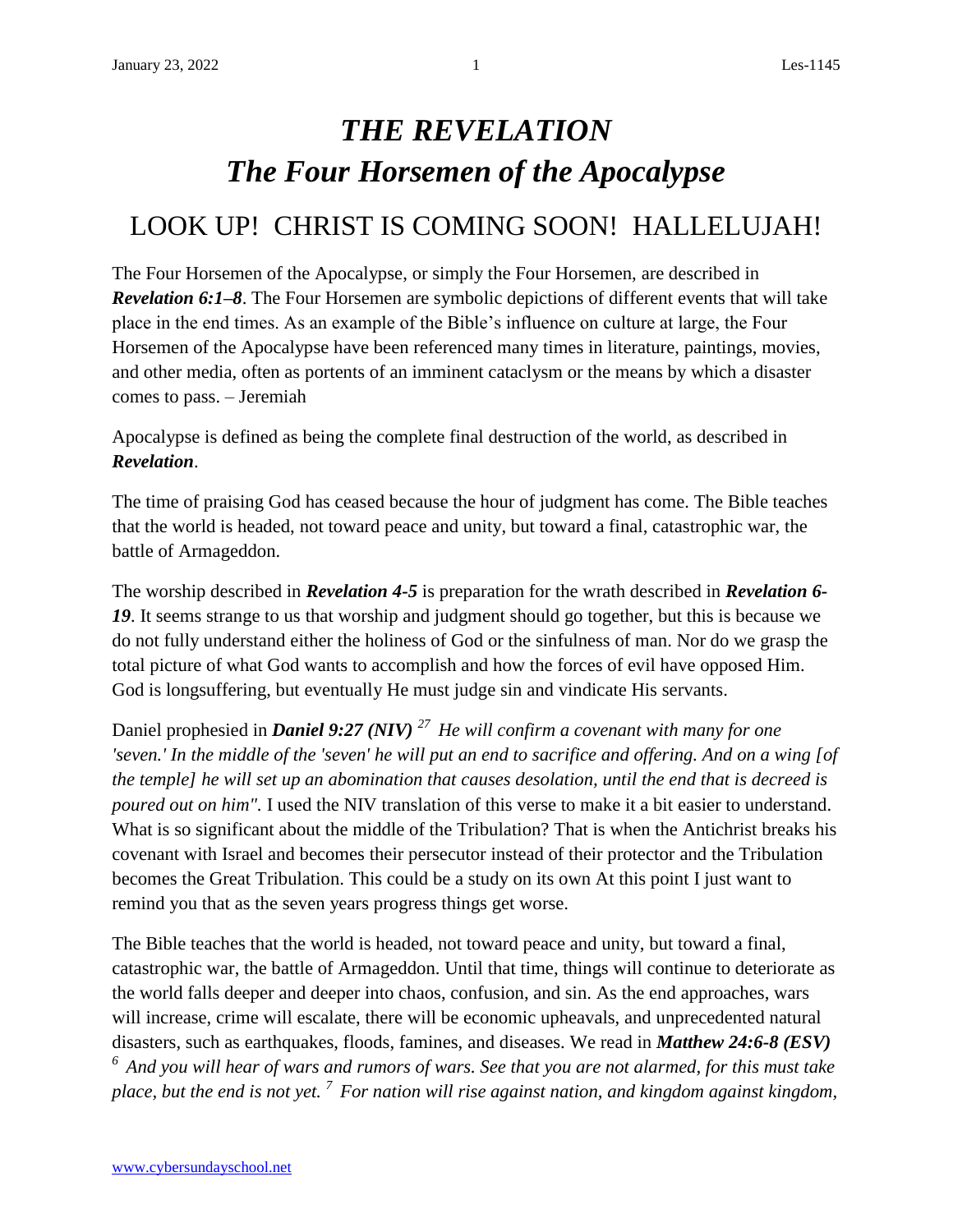*and there will be famines and earthquakes in various places. <sup>8</sup>All these are but the beginning of the birth pains.*

*Read Revelation 6:1-2 (ESV) <sup>1</sup>Now I watched when the Lamb opened one of the seven seals, and I heard one of the four living creatures say with a voice like thunder, "Come!" <sup>2</sup>And I looked, and behold, a white horse! And its rider had a bow, and a crown was given to him, and he came out conquering, and to conquer.* 

The Lamb, Jesus, opened one of the seven seals on the scroll that he had in his hand. David Jeremiah says that the seals were not all on the outside of the scroll but instead rolled up inside the scroll to be open one at a time. What is written on the scroll is not read but acted out. One of the four living creatures (an angel) called with a voice like thunder *Come*! The white horse came out. We do not so much view the horse today as they did at that time. The white horse was the picture of conquest, battle, war, attack and victory, a signal of coming war. In response to the angelic summons, a white horse came forth bearing its rider. The first four seals involve horses and riders (the so-called four horsemen of the Apocalypse). Some think that the white horse is Christ because Christ is pictured on a white horse in *Revelation 19:17*. There are differences but we won't study that now. However, I tend to agree with David Jeremiah who thinks this rider is the Anti-Christ.

The Anti-Christ has no arrows in his bow. He is coming in peace (lol). The word for *crown* in *Revelation 6:2* is *stephanos,* which means "the victor's crown." The crown that Jesus Christ wears is *diadema,* "the kingly crown" (*Rev. 19:12*).

We have a tendency to think that the Anti-Christ is going to start his wickedness immediately. As he first appears, he is just beginning to set the stage. At first the people will believe they have found the Messiah they have been waiting for so long. Daniel the prophet had prophesied centuries earlier in *Daniel 9:26 (ESV) <sup>26</sup>And after the sixty-two weeks,* [3-1/2 years] *an anointed one shall be cut off and shall have nothing. And the people of the prince who is to come shall destroy the city and the sanctuary. Its end shall come with a flood, and to the end there shall be war. Desolations are decreed*. In the middle of the Tribulation, the Anti-Christ will reveal his true self. I will try to go into this later in our study.

*Read Revelation 6:3-4 (ESV) <sup>3</sup>When he opened the second seal, I heard the second living creature say, "Come!" <sup>4</sup>And out came another horse, bright red. Its rider was permitted to take peace from the earth, so that people should slay one another, and he was given a great sword.*

Don't forget it is the Lamb who is opening these seals it is His right to do so. Notice this rider was permitted to take peace from the earth. Wiersbe, writes, "Antichrist's conquest begins in peace, but soon he exchanges the empty bow for a sword. The color red is often associated with terror and death. It is a picture of wanton bloodshed. War has been a part of man's experience since Cain killed Abel, so this image would speak to believers in every age, reminding them that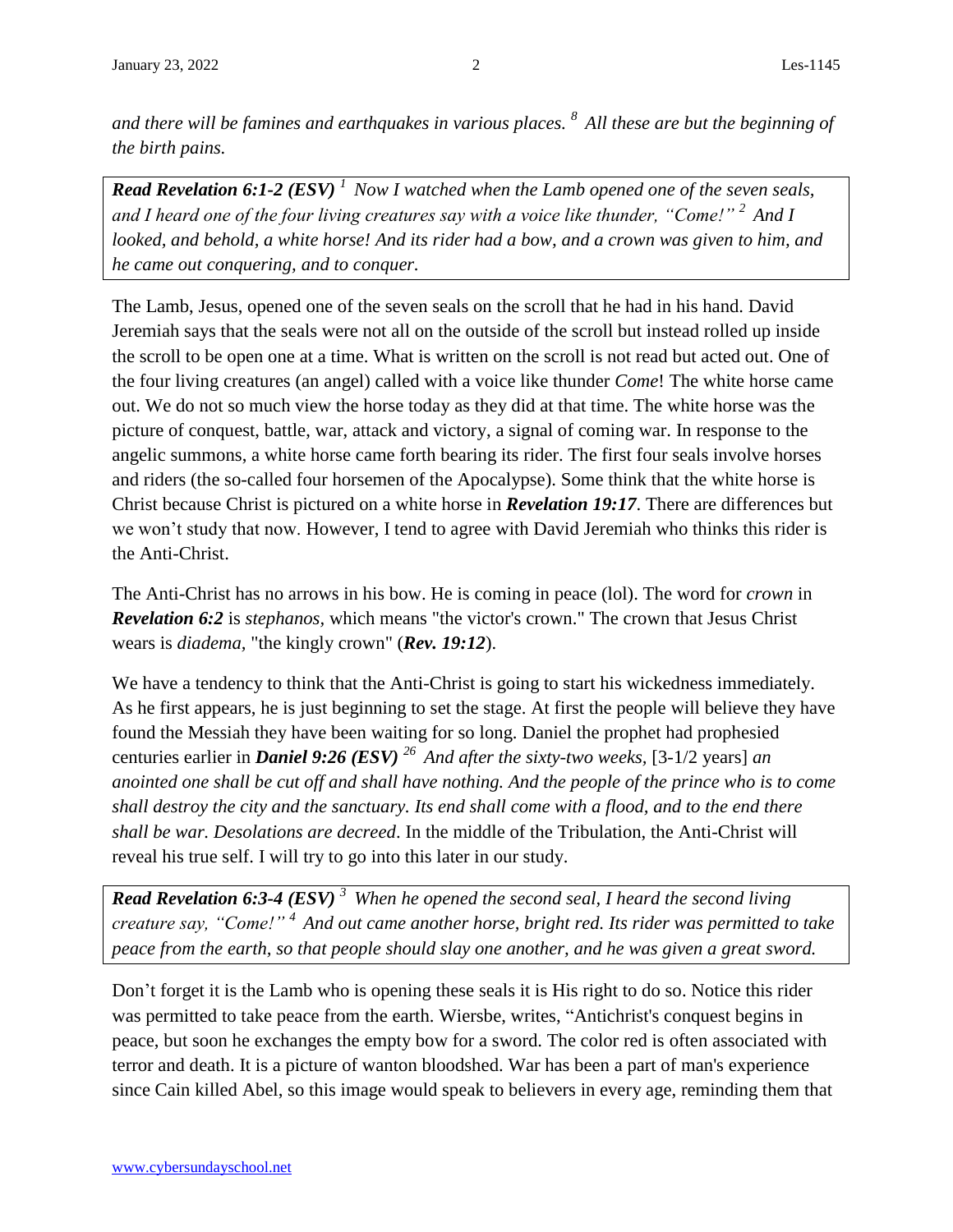God is ultimately in control, even though He is not responsible for the lawless deeds of men and nations."

Tony Evans writes, "The **fiery red** horse of **the second seal** represents chaos. Following initial peace to begin the tribulation, the world will devolve into violence, with people beginning to **slaughter one another**. Like Adolf Hitler before him, the Antichrist is going to transition from pretending to be peaceful to wielding **a large sword**, representative of his capacity to slay people. The parallel to Hitler is instructive because the German chancellor rose to power amid the turbulence of the Great Depression by building consensus and support before his administration devolved into violence and dictatorship."

*Read Revelation 6:5-6 (ESV) <sup>5</sup>When he opened the third seal, I heard the third living creature say, "Come!" And I looked, and behold, a black horse! And its rider had a pair of scales in his hand. <sup>6</sup>And I heard what seemed to be a voice in the midst of the four living creatures, saying, "A quart of wheat for a denarius, and three quarts of barley for a denarius, and do not harm the oil and wine!"*

The color black is often connected with famine. When the Lamb had opened the third seal, a black horse appeared, with his rider holding a pair of balances. Worldwide famine follows worldwide war. Even now we are beginning to see the high cost of living in America. But currently it is nothing like what they will experience during the Tribulation. Conditions will be so dreadful that it will be a measure of wheat for a denarius or three measures of barley for the same amount.

A penny (denarius) a day was a standard wage for laborers, but it had much greater buying power than our penny today. A "measure" of wheat was about two pints, sufficient for the daily needs of one person. Ordinarily, a person could buy eight to twelve measures for a denarius, and much more of barley, which was the cheaper grain.

It will cost a whole day's wages for enough food for one meal—that is, if one is going to eat wheat. Now if they will take barley they will get three meals for a day's work. What hard conditions! Prices are going to be unprecedented in those days of the Tribulation.

The oil and the wine represent luxuries that are enjoyed by the rich. Oil would correspond to our beauty aids and the body conditioners that we use today – the luxuries of life. The wine corresponds to the liquor that will be in abundance. McGee comments, "Isn't it interesting that there will not be enough foodstuff, not enough barley for food, but there will be enough barley to make liquor! They will make it in that day, and the rich are the ones who will get it."

*Read Revelation 6:7-8 (ESV) <sup>7</sup>When he opened the fourth seal, I heard the voice of the fourth living creature say, "Come!" <sup>8</sup>And I looked, and behold, a pale horse! And its rider's name was Death, and Hades followed him. And they were given authority over a fourth of the earth, to kill with sword and with famine and with pestilence and by wild beasts of the earth.*